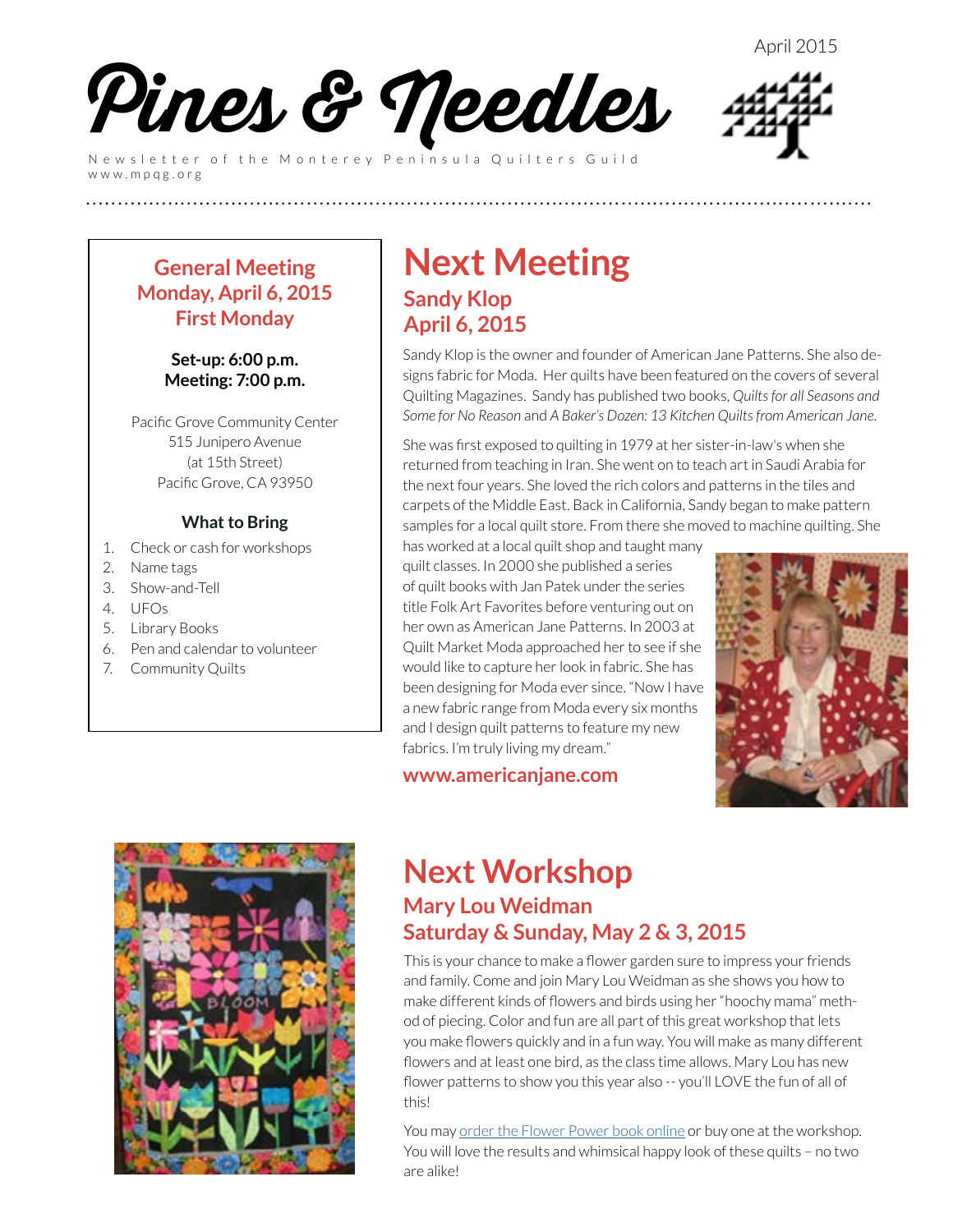# Huge Benefits to Job Hopping

# **President's Message**

By Claudia Sammis [especials@sbcglobal.net](mailto:especials%40sbcglobal.net?subject=MPQG), 831-333-9133

Many of us have been in the same guild or quilt show job for two or more years … which is a good thing. It takes the first year to figure out what we're doing, and during the second year we can perfect it. If we stay on for a third or even fourth year, we can pretty much skate. Thank you, thank you, thank you for your dedicated service to your fellow quilt lovers. Especially, thank you to all the volunteers who will make this year's quilt show another success.

Why is this column about Job Hopping when we're all volunteers?

Remember the day you turned the laundry over to the kids or younger siblings? You gave them a brief orientation then left them to it. Sure! They didn't do it as well as you did, but it was important that they learned one of the many life skills they would need, and the importance of being part of a family. In today's lingo, it might be called cross-training.

It's much the same in an organization such as ours. The more members who have cross-training, the more vital our guild will be into the future. On the personal side, we are reminded regularly of the health benefits of keeping our brain active with new challenges.

If you have been in your guild job for three or more years, this year I encourage you to leave your comfort zone and Job Hop into a different job or jobette. You have wonderful creative and leadership skills that are needed to revitalize another area. In turn, a new member may bring inspiration and excitement to the job that you've just vacated.

Janyce Anderson is responsible for our slate of officers that is elected in August. She also fills the many committee jobs that are needed each year. Please contact her at cvoaks2011@gmail.com, 831-659-3505. She would be happy to talk over your may options with you.



MPQG would like to welcome back Joy Smith.

### *Membership News*

If you have friends that have gone AWOL, encourage them to rejoin the guild. They are missing out of some fabulous guest lecturers and trunk shows.

I have a membership challenge for all of you! Go to [www.](http://www.mpqg.org/directory/) [mpqg.org/directory/](http://www.mpqg.org/directory/) web site, find your contact info and send a picture of yourself to me so that I can add it to your profile It would be nice for members to put your face to your name.

> For any membership help or information, contact our Membership Chair, Noreen Nance [nor9215een@gmail.com](mailto:nor9215een%40gmail.com?subject=MPQG%20Membership) 831-915-3441

# **Open House at Empty Spools Seminars V**

### *Thursday, April 30, 2015*

### *4:00 PM*

Enjoy a stroll through the classrooms to see the many works in progress during the last session of the year. Pick up a map at Merrill Hall.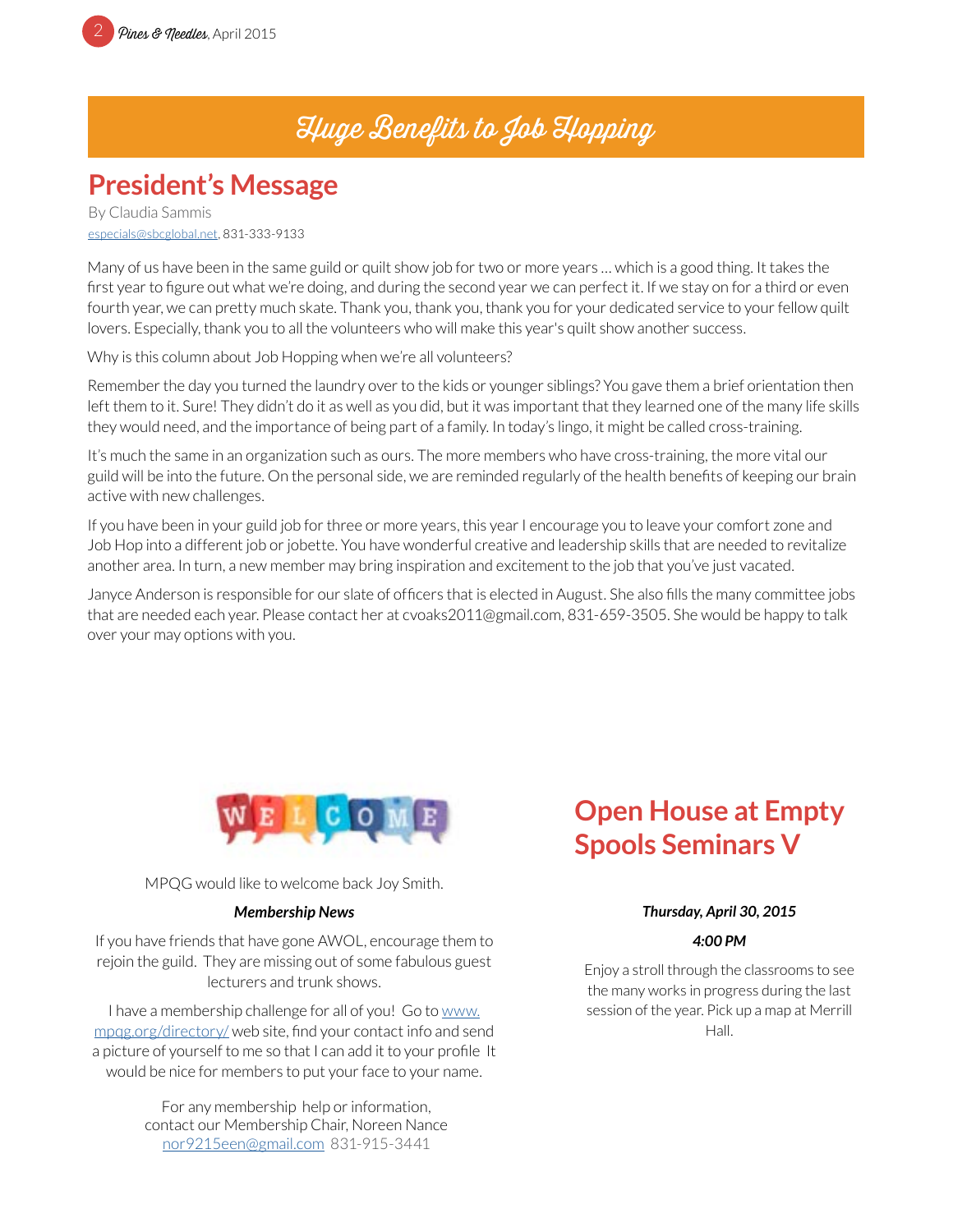

# **What's New in the Shops**

By Claudia Sammis, [especials@sbcglobal.net](mailto:especials%40sbcglobal.net?subject=MPQG), 831-333-9133

Our advertisers have some wonderful classes and studio time to take advantage of. Check out their web sites to learn more.

Back Porch Fabrics - [www.backporchfabrics.com](http://www.backporchfabrics.com) Bella's Sewing Studio - [www.bellastudiomonterey.com](http://www.bellastudiomonterey.com) Family Threads - [www.familythreads.org](http://www.familythreads.org)

Thank you to Bella's for the photo. Will they be our next generation of quilters?



# **Get Together - Garage Sale Fabric Prep**

By Terann Carr, Garage Sale Chair, cacarrs@sbcglobal.net

Join me to measure, mark, tape ... and, to get a first-look at what will be available at the Quilt Show Garage Sale.

#### *Sanctuary Bible Church*

8340 Carmel Valley Road Carmel, CA 93923 9:30 am until 2 pm

*Bring a lunch if you can stay.*

# **BIG NEWS ! DIY Garage Sale at Quilt Show**

By Terann Carr, Garage Sale Chair, [cacarrs@sbcglobal.net](mailto:cacarrs%40sbcglobal.net?subject=MPQG%20Charity)

Right: An example of how the fabrics should be rolled and marked.

The big news is that we have a larger space this year and will be accepting all quilting and sewing related items IN GOOD CONDITION.

Start sorting and rolling that extra fabric! Read the DIY Garage Sale Guidelines on the next page. Thanks for your co-operation. We want the garage sale to be attractive and inviting as opposed to the flea market look. I'm sure the Garage Sale will be even more successful this year.

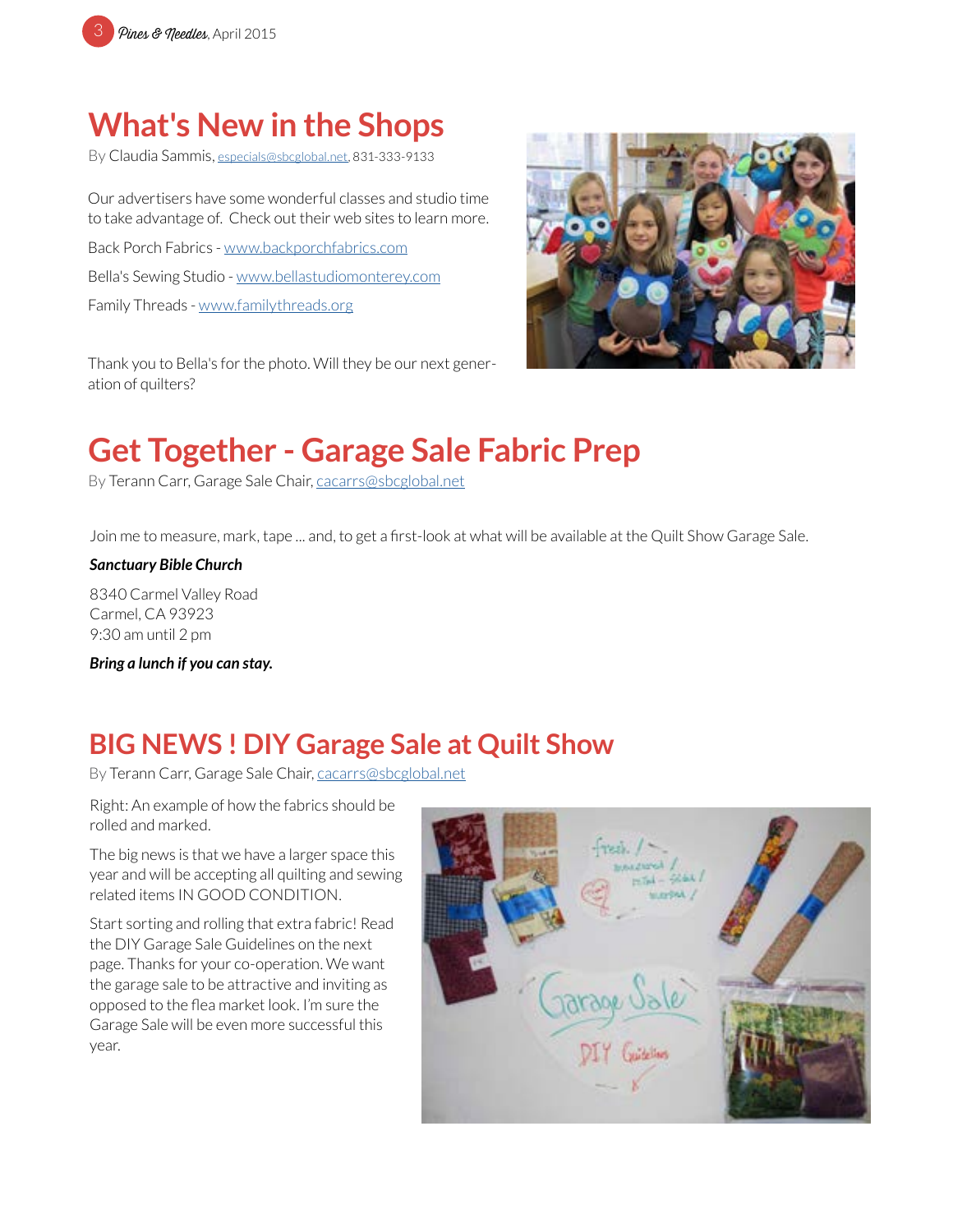

# **DIY Garage Sale**

By Terann Carr, Garage Sale Chair, [cacarrs@sbcglobal.net](mailto:cacarrs%40sbcglobal.net?subject=MPQG%20Charity)

It's time to de-stash those unloved or 'what was I thinking' fabrics and other sewing items for the Quilters Garage Sale at the 2015 Quilt Show. This is a great fundraiser, so let's keep it going. Good News! Because we have a larger space this year, we will be accepting *all quilting and sewing related items.*

### **We'll begin accepting fabrics at Chautauqua Hall on Thursday morning April 9th, 2015.**

Follow these guidelines and support the garage sale!

### *Quilters Garage Sale Guidelines*

- All quilting and sewing related items IN GOOD CONDITION please!
- Send fabrics that are free of any and all odors.
- All fabric must be measured, rolled, taped (blue painters tape) or stapled into zip lock bags. Questions? Check out guidelines below. Loose fabrics will not be accepted.

### THE BIG PICTURE

### *Measuring, Folding and Rolling*

- One fabric per roll.
- Exception: if you have a coordinated set of fat quarters, these can be taped in a stack.
- Please fold fat quarters and use a piece of tape to secure the fold. This way they are easily recognizable.
- One piece folded selvage to selvage:
- Measure along selvage to nearest complete increment of vardage. If there is just a bit left, describe it as  $+$  yards
- Using same measuring process as above, if there is a lot left, you can guess the additional amount for a total.
- Fabric that measures 2 yards or more may be folded instead of rolled. Please measure and tape the fold. Write yardage on blue painters tape. These will go on a "flat fold" table.

### *Examples of measurements:*

- Fat Quarter+ (approximately 18"x22")
- 2 yards (2 yards measured along selvage )
- 2 yards+ (2 yards plus more than a  $\frac{1}{4}$  yard)
- 2 yards total (multiple pieces of same fabric: 1 full yard plus pieces that equal 1 yard)

If your fabric is smaller than ¼ yard or a fat quarter, or you have the same fabric in multiple pieces, please put in zip lock bag

A variety of scrap fabrics may be submitted in quart-size zip lock bags. These bags must be marked and stapled shut.

### *Marking*

- Wrap/secure rolled or folded fabric with painters tape.
- Write measurements on tape used to secure fabric
- Coordinated fat quarters may be taped in a stack
- Scrap fabrics submitted in a zip lock bag must be marked as "Scraps" and the bag stapled shut.

Please contact me if other arrangements need to be made for turning in your treasures.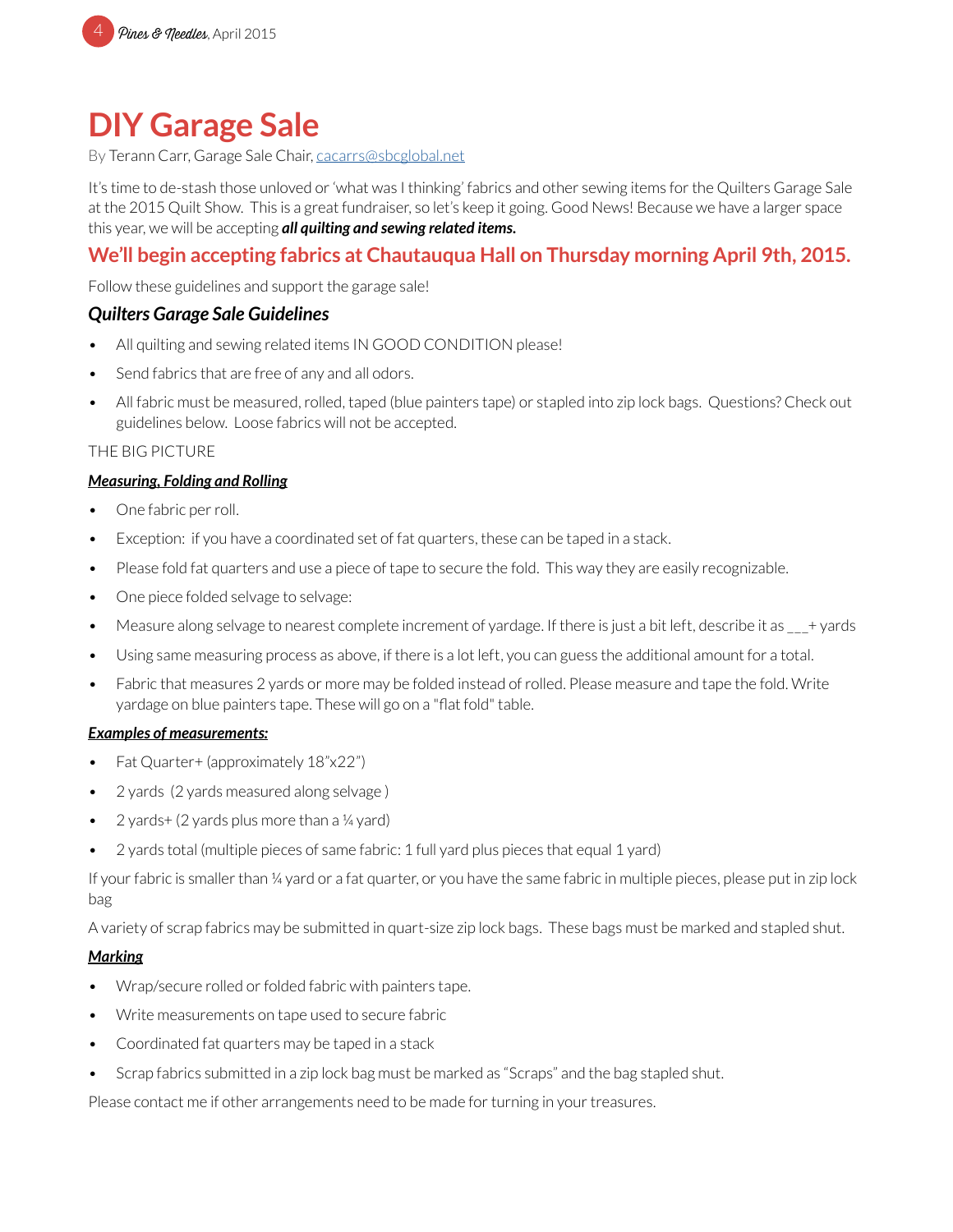# **Calendar, Road Trips, and Local Events**

By Tina Magill, [magill1242@gmail.com](mailto:magill1242%40gmail.com?subject=MPQG%20Calendar)

### **Current Events**

- **• March 7 July 5, 2015**, 10am 4pm, *Kawandi Advent: Quilts by Margaret Fabrizio*, San Jose Museum of Quilts and Textiles, 520 South First St., San Jose, CA 408-971-0323. [www.sjquiltmuseum.org](http://www.sjquiltmuseum.org)
- **• March 7 July 5, 2015**, 10am 4pm, *A Common Thread*, San Jose Museum of Quilts and Textiles, 520 South First St., San Jose, CA 408-971-0323. [www.sjquiltmuseum.or](http://www.sjquiltmuseum.org)g
- **• March 7 July 5, 2015**, 10am 4pm, *Bedouin Textiles from the Collection of Robert and Joy Totah Hilden*, San Jose Museum of Quilts and Textiles, 520 South First St., San Jose, CA 408-971-0323. [www.sjquiltmuseum.](http://www.sjquiltmuseum.org) [org](http://www.sjquiltmuseum.org)
- **• March 21 May 5, 2015**, 10:00 am 5:00 pm, *Quilting Under the Influence*, Kathy Del Beccaro & Carolyn Ticknor, Back Porch Fabrics, 157 Grand, Pacific Grove, CA. [www.backporchfabrics.com](http://www.backporchfabrics.com)
- **March 28 29, 2015, Wish Upon a Star** presented by Foothill Quilters Guild. Quilt Show at Gold Country Fairgrounds, 1273 High Street, Auburn, CA. 250+ quilts, country store, vendor hall, café. Featured artist: Jane Haworth. [www.foothillquilters.org](http://www.foothillquilters.org)
- **• March 14 July 19, 2015**, 9:30am 5:15pm, *High Style: The Brooklyn Museum Costume Collection*, Legion of Honor, Lincoln Park, 100 34th Avenue, San Francisco, CA 94121. 415-750-3600. l[egionofhonor.famsf.org/](http://legionofhonor.famsf.org/exhibitions/high-style-brooklyn-museum-costume-collection) [exhibitions/high-style-brooklyn-museum-costume-collection](http://legionofhonor.famsf.org/exhibitions/high-style-brooklyn-museum-costume-collection)
- **• April 18, 2015**, 10:30 am or 2:00 pm *Free Pattern Demo*, Back Porch Fabrics, 157 Grand, Pacific Grove, CA. [www.backporchfabrics.com](http://www.backporchfabrics.com)
- **• April 18 19, 2015, Seeing Stars** presented by Amador Valley Quilters. Quilt Show at Alameda County Fairgrounds, Pleasanton, CA, Bernal exit off interstate 680. 400+ quilts, vendors, door prizes, raffle baskets, activities for visitors. Featured artist: Rob Appell. [www.amadorvalleyquilters.org](http://www.amadorvalleyquilters.org)
- **• April 10 12, 2015**, *Quilts by the Bay* presented by Monterey Penninsula Quilters Guild, Chautauqua Hall, 16th Street (at Central Avenue), Pacific Grove, CA. Friday 11am to 4pm. Saturday and Sunday 10am to 5 pm. [www.mpqg.org/quilt-show/](mailto:www.mpqg.org/quilt-show/?subject=MPQG%20Quilt%20Show%3A%20Quilts%20by%20the%20Bay)





Get It Quilted!<br>By Sharon Winter

- Creative custom quilting on a domestic machine
- Award-winning fine hand quilting
- Binding, basting, design and quiltmaking services

Please call for an appointment (831) 647-8769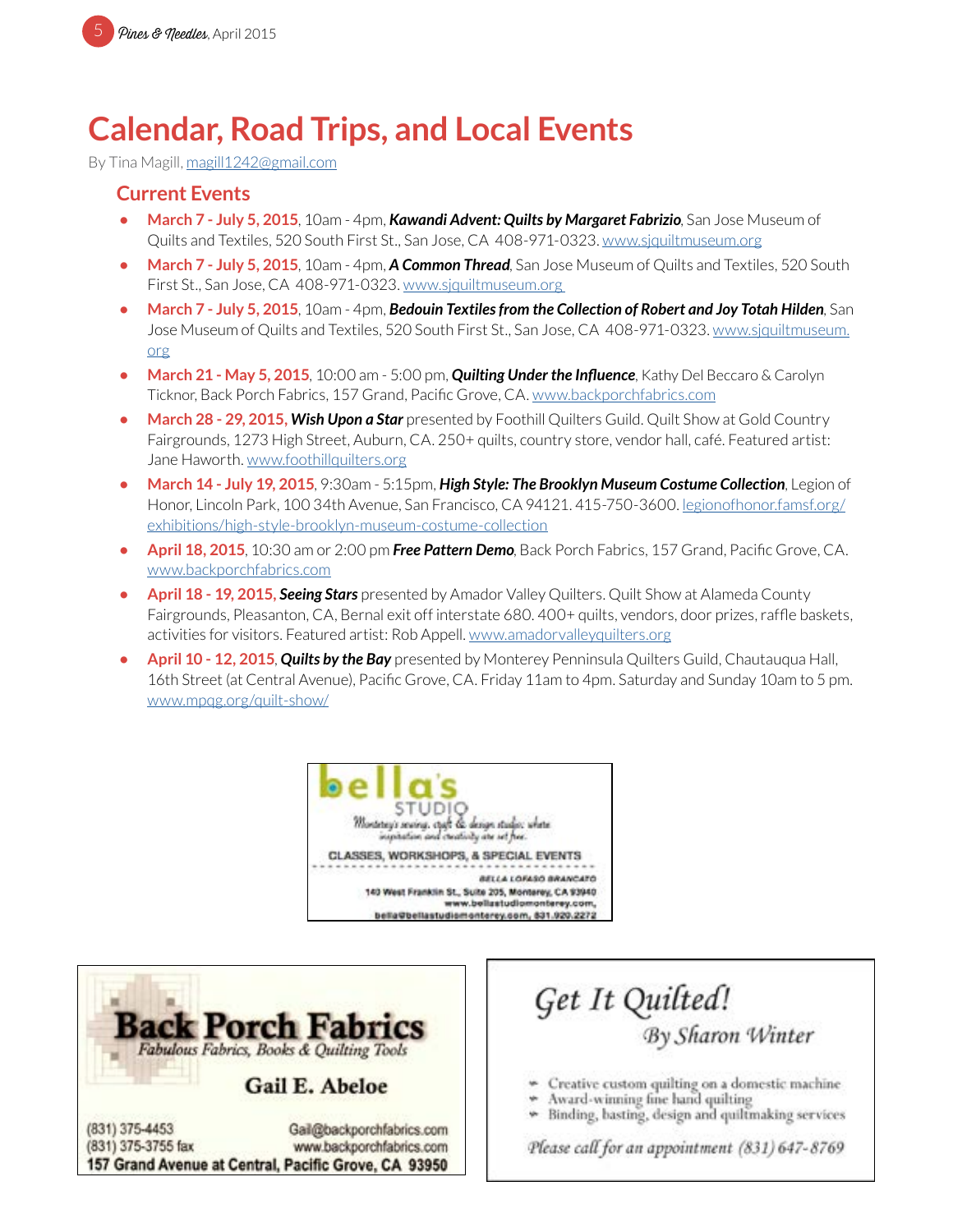

# **Board Projects**

### *April 2015*

- Meeting: Lecture
- Quilt Show held during Good Old Days Celebration, April 10, 11 & 12
- Choose the winning ticket of the Raffle Quilt
- Call for Challenge Quilt designs
- Assemble next Raffle Quilt and submit bid for quilting to the Board for approval
- Updates and announcements to Communications the 10th of month

# **Mini Quilts for the Raffle**

By Tina Magill, [magill1242@gmail.com](mailto:magill1242%40gmail.com?subject=MPQG%20Calendar)

IT'S TIME......to start thinking about a mini quilt for the raffle at the Quilt Show.

Again this year, we will have a mini quilt raffle and we need your quilt!

The 'rules' are almost the same: size small (tiny to up to 30" square); any subject, technique, theme, etc (Roosters seem to be very popular!); AND, new this year, we will require a label (way too many folks asked who made the quilt and often ticket sellers had no idea)...nothing fancy, even just a signature on the front.

# **Board Minutes**

By Nora Deans nora.deans@gmail.com

The MPQG Secretary, Nora Deans, takes and prepares the minutes from the monthly board meetings.

These minutes are posted on the MPQG website in the members only area. October 2014 and revised September were recently added. Read them here:

[www.mpqg.org/business/board/](http://www.mpqg.org/business/board/)



# Monterey Peninsula Quilters Guild

Quilting & Community on the Central Coast of California **[www.mpqg.org](http://www.mpqg.org)**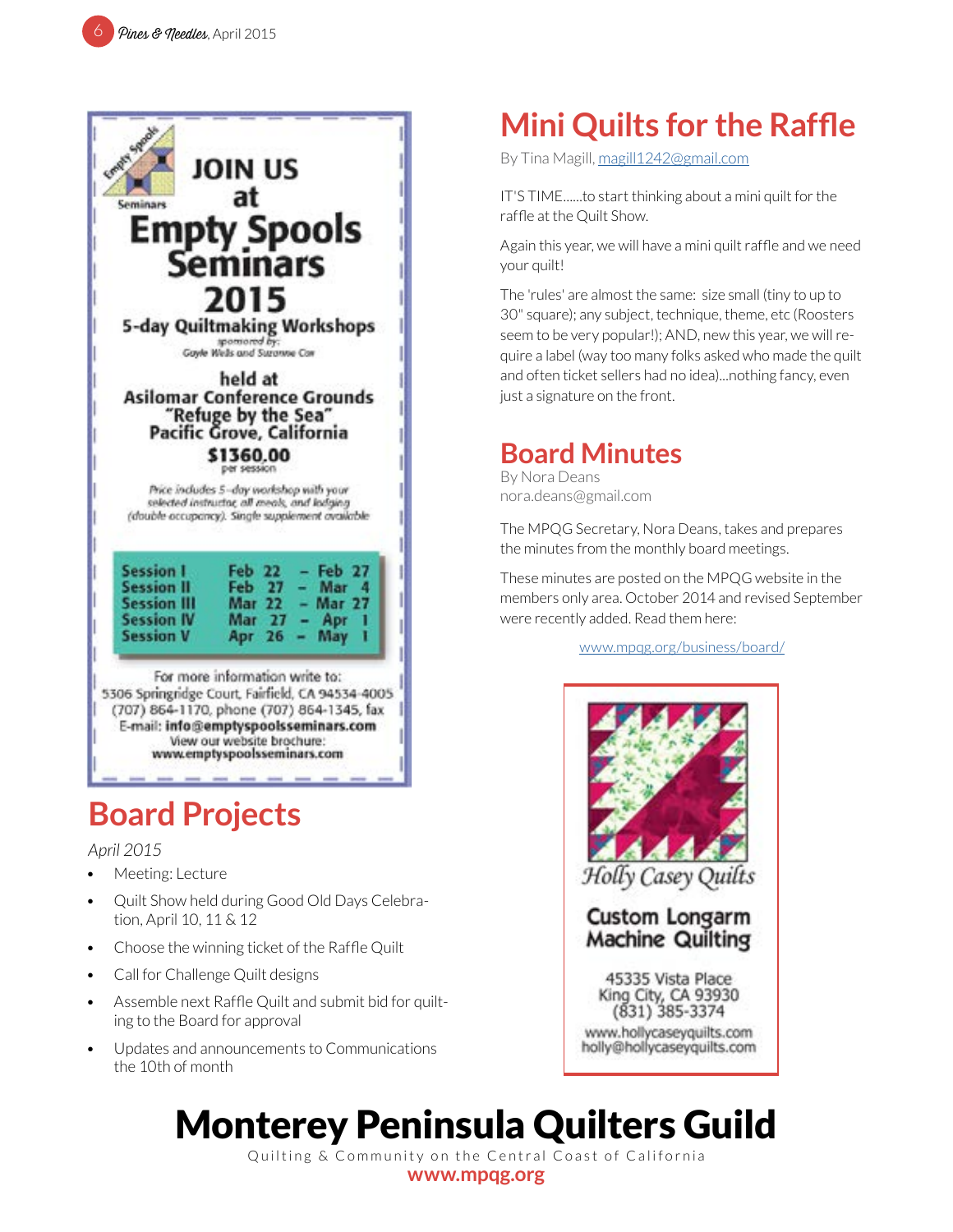| Monterey Peninsula Quilters Guild<br><b>Workshop Reservation</b>   |                                                                                                                                             |                     |                     | Members | Non-<br>Members* |
|--------------------------------------------------------------------|---------------------------------------------------------------------------------------------------------------------------------------------|---------------------|---------------------|---------|------------------|
| $\square$ Saturday<br>& Sunday                                     | May 2 & 3, 2015                                                                                                                             | Mary Lou<br>Weidman | <b>Flower Power</b> | \$100   | \$120            |
| $\square$ Saturday<br>& Sunday                                     | June 6 & 7, 2015                                                                                                                            | Valerie<br>Goodwin  | Map Quilt           | \$100   | \$120            |
| Name:                                                              |                                                                                                                                             |                     |                     |         |                  |
| Address:                                                           |                                                                                                                                             |                     |                     |         |                  |
| Telephone:                                                         |                                                                                                                                             |                     |                     |         |                  |
| Email:                                                             |                                                                                                                                             |                     |                     |         |                  |
| x x x x x x x x x duthere x x x x x x x x x x                      |                                                                                                                                             |                     |                     |         |                  |
| For your<br>records:                                               | You are registered for:<br>□ Saturday and Sunday, May 2 & 3 with Mary Lou Weidman<br>□ Saturday and Sunday, June 6 & 7 with Valerie Goodwin |                     |                     |         |                  |
| Send to:                                                           | Make check payable to MPQG. Send to:<br>Gail Abeloe, Attn: MPQG Workshop, 157 Grand Avenue, Pacific Grove, CA 93950                         |                     |                     |         |                  |
| Questions?                                                         | Gail Abeloe at Back Porch Fabrics 831-375-4453                                                                                              |                     |                     |         |                  |
| Time:                                                              | Doors open at 9:30 a.m. Workshop is 10:00 a.m. to 4:00 p.m.                                                                                 |                     |                     |         |                  |
| Note:                                                              | Reservations are secured when payment is received. To cancel and receive a<br>refund, cancellation must be made at least 7 days in advance. |                     |                     |         |                  |
| Supply<br>List:                                                    | Available at general meetings, on website at<br>www.mpqg.org/news/category/workshops/ or call Gail Abeloe at 831-375-4453                   |                     |                     |         |                  |
| Location:                                                          | Health and Fitness Room at the Sally Griffin Center, 700 Jewel Avenue, Pacific<br>Grove, CA 93950                                           |                     |                     |         |                  |
| Food:                                                              | Plan on bringing your lunch, snacks, and beverages                                                                                          |                     |                     |         |                  |
| *Non-Member registration is accepted 30 days prior to the workshop |                                                                                                                                             |                     |                     |         |                  |